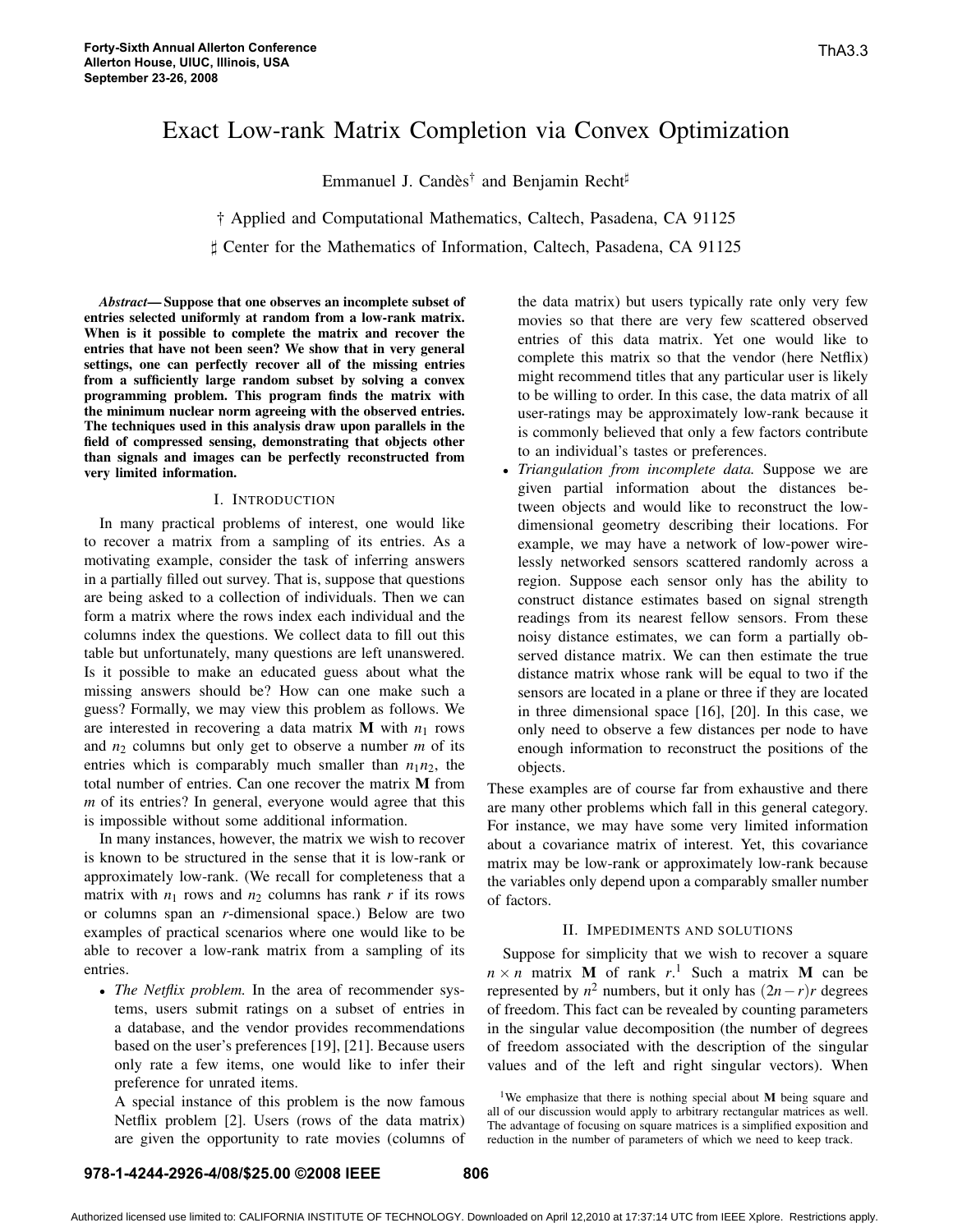the rank is small, this is considerably smaller than  $n^2$ . For instance, when M encodes a 10-dimensional phenomenon, then the number of degrees of freedom is about 20*n* offering a reduction in dimensionality by a factor about equal to  $n/20$ . When *n* is large (e.g. in the thousands or millions), the data matrix carries much less information than its ambient dimension suggests. The problem is now whether it is possible to recover this matrix from a sampling of its entries without having to probe all the  $n^2$  entries, or more generally collect  $n^2$  or more measurements about **M**.

# *A. Which matrices?*

In general, one cannot hope to be able to recover a lowrank matrix from a sample of its entries. Consider the rank-1 matrix M equal to

$$
\mathbf{M} = \mathbf{e}_1 \mathbf{e}_n^* = \begin{bmatrix} 0 & 0 & \cdots & 0 & 1 \\ 0 & 0 & \cdots & 0 & 0 \\ \vdots & \vdots & \vdots & \vdots & \vdots \\ 0 & 0 & \cdots & 0 & 0 \end{bmatrix}, \quad (\text{II}.1)
$$

where here and throughout, e*<sup>i</sup>* is the *i*th canonical basis vector in Euclidean space (the vector with all entries equal to 0 but the *i*th equal to 1). This matrix has a 1 in the top-right corner and all the other entries are 0. Clearly this matrix cannot be recovered from a sampling of its entries unless we pretty much see all the entries. The reason is that for most sampling sets, we would only get to see zeros so that we would have no way of guessing that the matrix is not zero. For instance, if we were to see 90% of the entries selected at random, then 10% of the time we would only get to see zeroes.

It is therefore impossible to recover *all* low-rank matrices from a set of sampled entries but can one recover *most* of them? To investigate this issue, we introduce a simple model of low-rank matrices. Consider the singular value decomposition (SVD) of a matrix M

$$
\mathbf{M} = \sum_{k=1}^{r} \sigma_k \mathbf{u}_k \mathbf{v}_k^*,
$$
 (II.2)

where the  $\mathbf{u}_k$ 's and  $\mathbf{v}_k$ 's are the left and right singular vectors, and the  $\sigma_k$ 's are the singular values (the roots of the eigenvalues of M∗M). Then we could think of a *generic* low-rank matrix as follows: the family  $\{u_k\}_{1 \leq k \leq r}$  is selected uniformly at random among all families of *r* orthonormal vectors, and similarly for the the family  ${v_k}_{1 \leq k \leq r}$ . The two families may or may not be independent of each other. We make no assumptions about the singular values  $\sigma_k$ . In the sequel, we will refer to this model as the *random orthogonal model*. This model is convenient in the sense that it is both very concrete and simple, and useful in the sense that it will help us fix the main ideas. In the sequel, however, we will consider far more general models. The question for now is whether or not one can recover such a generic matrix from a sampling of its entries.

## *B. Which sampling sets?*

Clearly, one cannot hope to reconstruct any low-rank matrix M—even of rank 1—if the sampling set avoids any column or row of M. Suppose that M is of rank 1 and of the form  $xy^*$ ,  $x, y \in \mathbb{R}^n$  so that the  $(i, j)$ th entry is given by

$$
M_{ij}=x_iy_j.
$$

Then if we do not have samples from the first row for example, one could never guess the value of the first component  $x_1$ , by any method whatsoever; no information about  $x_1$  is observed. There is of course nothing special about the first row and this argument extends to any row or column. To have any hope of recovering an unknown matrix, one needs at least one observation per row and one observation per column.

We have just seen that if the sampling is adversarial, e.g. one observes all of the entries of M but those in the first row, then one would not even be able to recover matrices of rank 1. But what happens for most sampling sets? Can one recover a low-rank matrix from almost all sampling sets of cardinality  $m$ ? Formally, suppose that the set  $\Omega$  of locations corresponding to the observed entries  $((i, j) \in \Omega$  if  $M_{ij}$  is observed) is a set of cardinality *m* sampled uniformly at random. Then can one recover a generic low-rank matrix *M*, perhaps with very large probability, from the knowledge of the value of its entries in the set  $\Omega$ ?

# *C. Which algorithm?*

If the number of measurements is sufficiently large, and if the entries are sufficiently uniformly distributed as above, one might hope that there is only *one* low-rank matrix with these entries. If this were true, one would want to recover the data matrix by solving the optimization problem

minimize 
$$
\text{rank}(\mathbf{X})
$$
  
subject to  $X_{ij} = M_{ij} \quad (i, j) \in \Omega,$  (II.3)

where **X** is the decision variable and rank $(X)$  is equal to the rank of the matrix  $X$ . The program (II.3) is a common sense approach which simply seeks the simplest explanation fitting the observed data. If there were only one low-rank object fitting the data, this would recover M. This is unfortunately of little practical use because this optimization problem is not only NP-hard, but all known algorithms which provide exact solutions require time doubly exponential in the dimension *n* of the matrix in both theory and practice [11].

If a matrix has rank  $r$ , then it has exactly  $r$  nonzero singular values so that the rank function in  $(II.3)$  is simply the number of nonvanishing singular values. In this paper, we consider an alternative which minimizes the sum of the singular values over the constraint set. This sum is called the *nuclear norm*,

$$
\|\mathbf{X}\|_{*} = \sum_{k=1}^{n} \sigma_{k}(\mathbf{X})
$$
 (II.4)

where, here and below,  $\sigma_k(\mathbf{X})$  denotes the *k*th largest singular value of X. The heuristic optimization is then given by

minimize 
$$
\|\mathbf{X}\|_{*}
$$
  
subject to  $X_{ij} = M_{ij}$   $(i, j) \in \Omega$ . (II.5)

Whereas the rank function counts the number of nonvanishing singular values, the nuclear norm sums their amplitude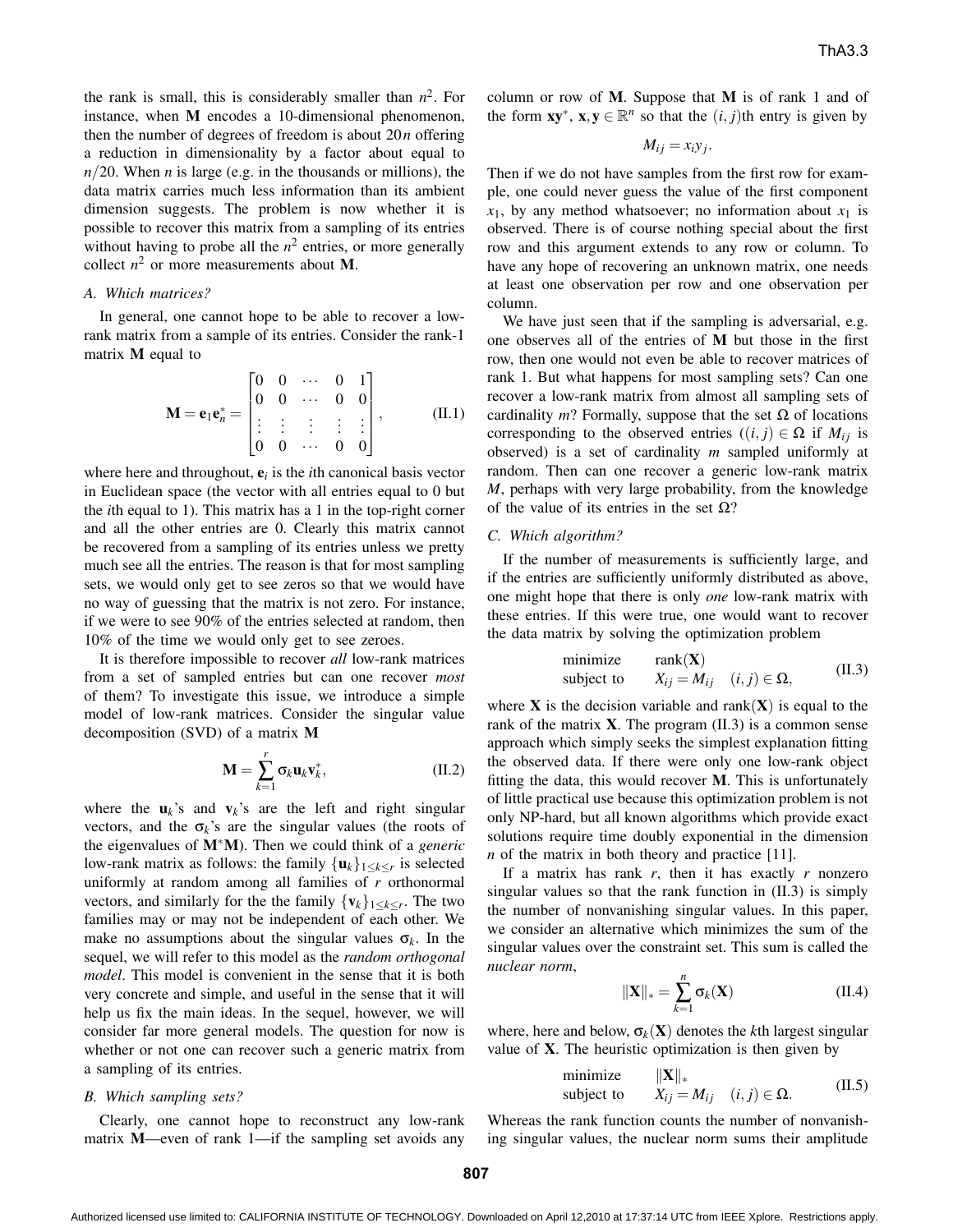and in some sense, is to the rank functional what the convex  $\ell_1$  norm is to the counting  $\ell_0$  norm in the area of sparse signal recovery. The main point here is that the nuclear norm is a convex function and, as we will discuss in Section V can be optimized efficiently via semidefinite programming.

## *D. A first typical result*

Our first result shows that, perhaps unexpectedly, this heuristic optimization recovers a generic M when the number of randomly sampled entries is large enough. We will prove the following:

*Theorem 2.1:* Let **M** be an  $n_1 \times n_2$  matrix of rank *r* sampled from the random orthogonal model, and put  $n =$  $max(n_1, n_2)$ . Suppose we observe *m* entries of **M** with locations sampled uniformly at random. Then there are numerical constants *C* and *c* such that if

$$
m \ge C n^{5/4} r \log n, \tag{II.6}
$$

the minimizer to the problem (II.5) is unique and equal to M with probability at least  $1 - cn^{-3}$ ; that is to say, the semidefinite program (II.5) recovers all the entries of M with no error. In addition, if  $r \leq n^{1/5}$ , then the recovery is exact with probability at least 1−*cn*−<sup>3</sup> provided that

$$
m \ge C n^{6/5} r \log n. \tag{II.7}
$$

The theorem states that a surprisingly small number of entries are sufficient to complete a generic low-rank matrix. For small values of the rank, e.g. when  $r = O(1)$  or  $r =$  $O(\log n)$ , one only needs to see on the order of  $n^{6/5}$  entries (ignoring logarithmic factors) which is considerably smaller than  $n^2$ —the total number of entries of a squared matrix. The real feat, however, is that the recovery algorithm is tractable and very concrete. Hence the contribution is twofold:

- Under the hypotheses of Theorem 2.1, there is a unique low-rank matrix which is consistent with the observed entries.
- Further, this matrix can be recovered by the convex optimization (II.5). In other words, for most problems, the nuclear norm relaxation is *formally equivalent* to the combinatorially hard rank minimization problem (II.3).

Theorem 2.1 is in fact a special instance of a far more general theorem that covers a much larger set of matrices M. We describe this general class of matrices and precise recovery conditions in the next section.

# III. MAIN RESULTS

As seen in our first example (II.1), it is impossible to recover a matrix which is equal to zero in nearly all of its entries unless we see all the entries of the matrix. To recover a low-rank matrix, this matrix cannot be in the null space of the sampling operator giving the values of a subset of the entries. Now it is easy to see that if the singular vectors of a matrix M are highly concentrated, then M could very well be in the null-space of the sampling operator. For instance consider the rank-2 symmetric matrix M given by

$$
\mathbf{M} = \sum_{k=1}^2 \sigma_k \mathbf{u}_k \mathbf{u}_k^*, \qquad \begin{array}{lcl} \mathbf{u}_1 &= (\mathbf{e}_1 + \mathbf{e}_2)/\sqrt{2}, \\ \mathbf{u}_2 &= (\mathbf{e}_1 - \mathbf{e}_2)/\sqrt{2}, \end{array}
$$

where the singular values are arbitrary. Then this matrix vanishes everywhere except in the top-left  $2 \times 2$  corner and one would basically need to see all the entries of M to be able to recover this matrix exactly by any method whatsoever. There is an endless list of examples of this sort. Hence, we arrive at the notion that, somehow, the singular vectors need to be sufficiently spread—that is, uncorrelated with the standard basis—in order to minimize the number of observations needed to recover a low-rank matrix.2 This motivates the following definition.

*Definition 3.1:* Let *U* be a subspace of  $\mathbb{R}^n$  of dimension  $r$  and  $P_U$  be the orthogonal projection onto *U*. Then the *coherence* of *U* (vis-à-vis the standard basis  $(e_i)$ ) is defined to be

$$
\mu(U) \equiv \frac{n}{r} \max_{1 \le i \le n} ||\mathbf{P}_U \mathbf{e}_i||^2.
$$
 (III.1)

Note that for any subspace, the smallest  $\mu(U)$  can be is 1, achieved, for example, if *U* is spanned by vectors whose entries all have magnitude  $1/\sqrt{n}$ . The largest possible value for  $\mu(U)$  is  $n/r$  which would correspond to any subspace that contains a standard basis element. We shall be primarily interested in subspace with low coherence as matrices whose column and row spaces have low coherence cannot really be in the null space of the sampling operator. For instance, we will see that the random subspaces discussed above have nearly minimal coherence.

To state our main result, we introduce two assumptions about an  $n_1 \times n_2$  matrix **M** whose SVD is given by **M** =  $\sum_{1 \leq k \leq r} \sigma_k \mathbf{u}_k \mathbf{v}_k^*$  and with column and row spaces denoted by *U* and *V* respectively.

- A0 The coherences obey  $max(\mu(U), \mu(V)) \leq \mu_0$  for some positive  $\mu_0$ .
- A1 The  $n_1 \times n_2$  matrix  $\sum_{1 \le k \le r} u_k v_k^*$  has a maximum entry bounded by  $\mu_1 \sqrt{r/(n_1 n_2)}$  in absolute value for some positive *μ*1.

The  $\mu$ 's above may depend on *r* and  $n_1, n_2$ . Moreover, note that **A1** always holds with  $\mu_1 = \mu_0 \sqrt{r}$  since the  $(i, j)$ th entry of the matrix  $\sum_{1 \leq k \leq r} u_k v_k^*$  is given by  $\sum_{1 \leq k \leq r} u_{ik} v_{jk}$  and by the Cauchy-Schwarz inequality,

$$
\left|\sum_{1 \leq k \leq r} u_{ik} v_{jk}\right| \leq \sqrt{\sum_{1 \leq k \leq r} |u_{ik}|^2} \sqrt{\sum_{1 \leq k \leq r} |v_{jk}|^2} \leq \frac{\mu_0 r}{\sqrt{n_1 n_2}}.
$$

Hence, for sufficiently small ranks,  $\mu_1$  is comparable to  $\mu_0$ . As we show in the full version of this paper [10], for larger ranks, both subspaces selected from the uniform distribution and spaces constructed as the span of singular vectors with bounded entries are not only incoherent with the standard basis, but also obey A1 with high probability for values of  $\mu_1$  at most logarithmic in  $n_1$  and/or  $n_2$ . We will assume that  $\mu_1$  is greater than or equal to 1.

We are in the position to state our main result: if a matrix has row and column spaces that are incoherent with the standard basis, then nuclear norm minimization can recover

<sup>2</sup>Both the left and right singular vectors need to be uncorrelated with the standard basis. Indeed, the matrix  $e_1v^*$  has its first row equal to v and all the others equal to zero. Clearly, this rank-1 matrix cannot be recovered unless we basically see all of its entries.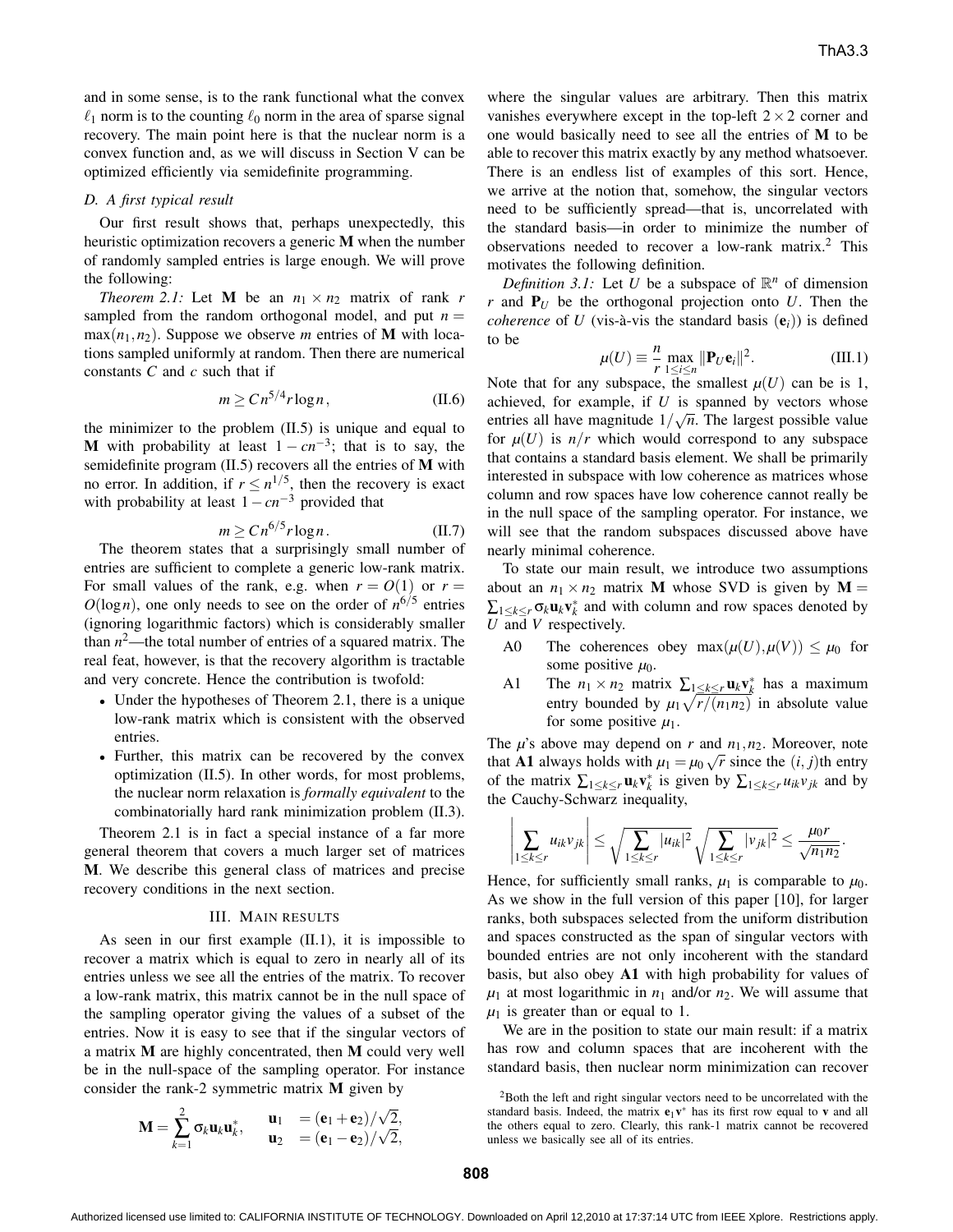this matrix from a random sampling of a small number of entries.

*Theorem 3.2:* Let **M** be an  $n_1 \times n_2$  matrix of rank *r* obeying **A0** and **A1** and put  $n = max(n_1, n_2)$ . Suppose we observe *m* entries of M with locations sampled uniformly at random. Then there exist constants *C*, *c* such that if

$$
m \geq C \max(\mu_1^2, \mu_0^{1/2} \mu_1, \mu_0 n^{1/4}) n r(\beta \log n)
$$
 (III.2)

for some  $\beta > 2$ , then the minimizer to the problem (II.5) is unique and equal to M with probability at least  $1 - cn^{-\beta}$ . For  $r \leq \mu_0^{-1} n^{1/5}$  this estimate can be improved to

$$
m \ge C \mu_0 n^{6/5} r(\beta \log n) \tag{III.3}
$$

with the same probability of success.

Theorem 3.2 asserts that if the coherence is low, few samples are required to recover **M**. For example, if  $\mu_0 = O(1)$  and the rank is not too large, then the recovery is exact with large probability provided that

$$
m \ge C n^{6/5} r \log n. \tag{III.4}
$$

We give two illustrative examples of matrices with incoherent column and row spaces. This list is by no means exhaustive.

- 1) The first example is the random orthogonal model. For values of the rank *r* greater than  $log n$ ,  $\mu(U)$  and  $\mu(V)$  are  $O(1)$ ,  $\mu_1 = O(\log n)$  both with very large probability. Hence, the recovery is exact provided that *m* obeys (II.6) or (II.7). Specializing Theorem 3.2 to these values of the parameters gives Theorem 2.1. Hence, Theorem 2.1 is a special case of our general recovery result.
- 2) The second example is more general and, in a nutshell, simply requires that the components of the singular vectors of **M** are small. Assume that the  $\mathbf{u}_i$  and  $\mathbf{v}_i$ 's obey

$$
\max_{ij} |\langle \mathbf{e}_i, \mathbf{u}_j \rangle|^2 \le \mu_B/n, \quad \max_{ij} |\langle \mathbf{e}_i, \mathbf{v}_j \rangle|^2 \le \mu_B/n,
$$
\n(III.5)

for some value of  $\mu_B = O(1)$ . Then the maximum coherence is at most  $\mu_B$  since  $\mu(U) \leq \mu_B$  and  $\mu(V) \leq$  $\mu$ <sub>B</sub>. Further, we show in [10] that **A1** holds most of the time with  $\mu_1 = O(\sqrt{\log n})$ . Thus, for matrices with singular vectors obeying (III.5), the recovery is exact provided that *m* obeys (III.4) for values of the rank not exceeding  $\mu_B^{-1} n^{1/5}$ .

The proof of Theorem 3.2 can be found in the full version of this paper [10]. There we establish sufficient conditions which guarantee that the true low-rank matrix M is the unique solution to (II.5). One of these conditions is the existence of a dual vector obeying two crucial optimality conditions. We construct such a dual vector and then demonstrate that it obeys the desired properties provided that the number of measurements is sufficiently large.

## IV. EXTENSIONS

Our main result (Theorem 3.2) extends to a variety of other low-rank matrix completion problems beyond the sampling of entries. Indeed, suppose we have two orthonormal bases  $f_1, \ldots, f_n$  and  $g_1, \ldots, g_n$  of  $\mathbb{R}^n$ , and that we are interested in solving the rank minimization problem

minimize 
$$
\text{rank}(\mathbf{X})
$$
  
subject to  $\mathbf{f}_i^* \mathbf{X} \mathbf{g}_j = \mathbf{f}_i^* \mathbf{M} \mathbf{g}_j, \quad (i, j) \in \Omega$ , (IV.1)

This comes up in a number of applications. As a motivating example, there has been a great deal of interest in the machine learning community in developing specialized algorithms for the *multiclass* and *multitask* learning problems (see, e.g., [1], [4], [3]). In multiclass learning, the goal is to build multiple classifiers with the same training data to distinguish between more than two categories. For example, in face recognition, one might want to classify whether an image patch corresponds to an eye, nose, or mouth. In multitask learning, we have a large set of data, but have a variety of different classification tasks, and, for each task, only partial subsets of the data are relevant. For instance, in activity recognition, we may have acquired sets of observations of multiple subjects and want to determine if each observed person is walking or running. However, a different classifier is to be learned for each individual, and it is not clear how having access to the full collection of observations can improve classification performance. Multitask learning aims precisely to take advantage of the access to the full database to improve performance on the individual tasks.

In the abstract formulation of this problem for linear classifiers, we have *K* classes to distinguish and are given training examples  $f_1, \ldots, f_n$ . For each example, we are given partial labeling information about which classes it belongs or does not belong to. That is, for each example  $f_i$  and class *k*, we may either be told that  $f_i$  belongs to class *k*, be told  $f_i$ does not belong to class *k*, or provided no information about the membership of  $f_j$  to class *k*. For each class  $1 \leq k \leq K$ , we would like to produce a linear function  $w_k$  such that  $\mathbf{w}_k^* \mathbf{f}_i > 0$  if  $\mathbf{f}_i$  belongs to class *k* and  $\mathbf{w}_k^* \mathbf{f}_i < 0$  otherwise. Formally, we can search for the vector  $w_k$  that satisfies the equality constraints  $\mathbf{w}_k^* \mathbf{f}_i = y_{ik}$  where  $y_{ik} = 1$  if we are told that  $f_i$  belongs to class  $k$ ,  $y_{ik} = -1$  if we are told that  $f_i$ does not belong to class *k*, and *yik* unconstrained if we are not provided information. A common hypothesis in the multitask setting is that the  $w_k$  corresponding to each of the classes together span a very low dimensional subspace with dimension significantly smaller than *K* [1], [4], [3]. That is, the basic assumption is that

$$
\mathbf{W} = [\mathbf{w}_1, \dots, \mathbf{w}_K]
$$

is low-rank. Hence, the multiclass learning problem can be cast as (IV.1) with observations of the form  $f_i^*We_j$ .

To see that our theorem provides conditions under which (IV.1) can be solved via nuclear norm minimization, note that there exist unitary transformations  $\bf{F}$  and  $\bf{G}$  such that  $e_j = \mathbf{F} \mathbf{f}_j$  and  $e_j = \mathbf{G} \mathbf{g}_j$  for each  $j = 1, \ldots, n$ . Hence,

$$
\mathbf{f}_i^* \mathbf{X} \mathbf{g}_j = \mathbf{e}_i^* (\mathbf{F} \mathbf{X} \mathbf{G}^*) \mathbf{e}_j.
$$

Then if the conditions of Theorem 3.2 hold for the matrix FXG∗, it is immediate that nuclear norm minimization finds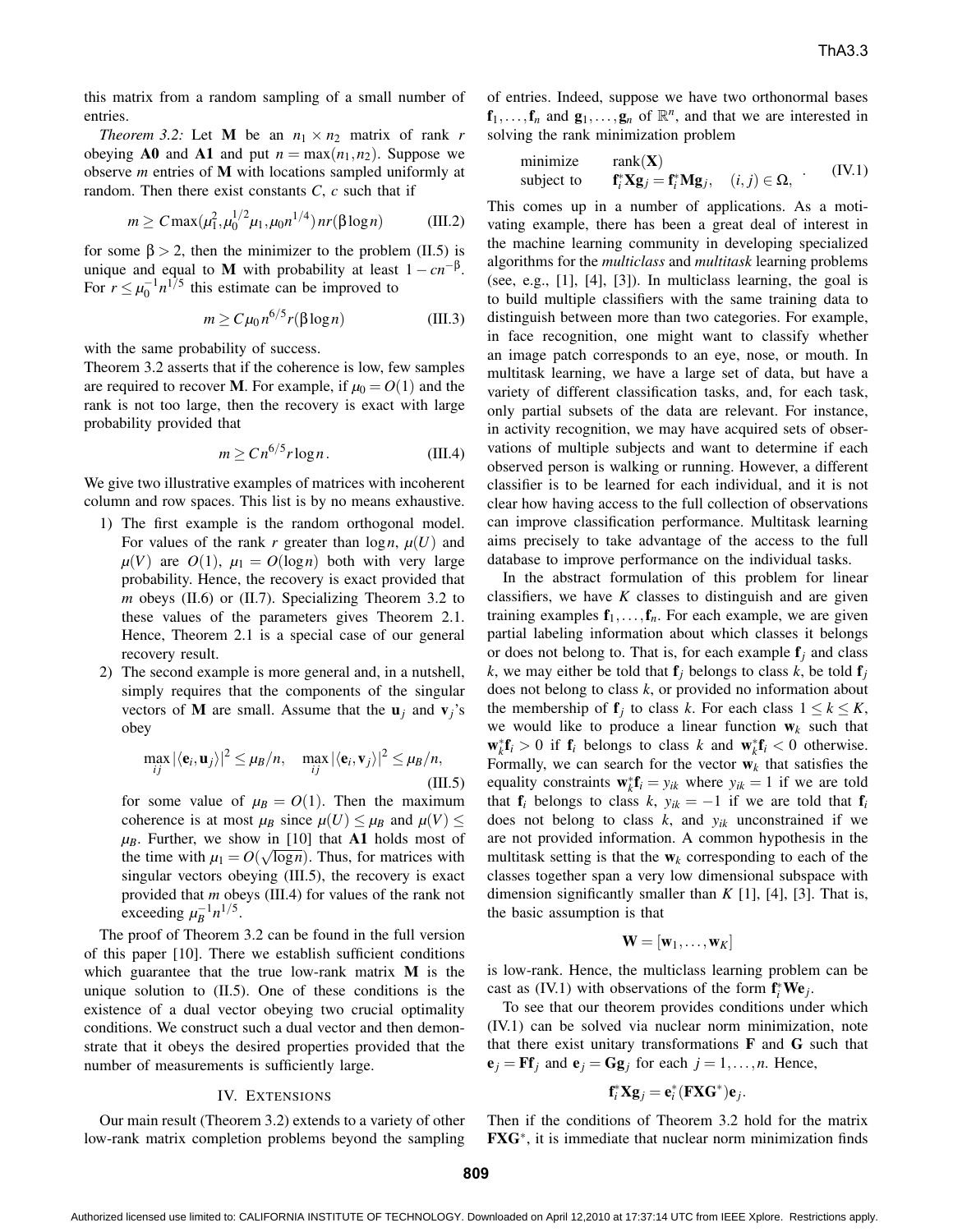the unique optimal solution of (IV.1) when we are provided a large enough random collection of the inner products f ∗ *<sup>i</sup>* Mg*j*. In other words, all that is needed is that the column and row spaces of **M** be respectively incoherent with the basis  $(f_i)$ and  $(\mathbf{g}_i)$ .

From this perspective, we additionally remark that our results likely extend to the case where one observes a small number of arbitrary linear functionals of a hidden matrix M. Set  $N = n^2$  and  $A_1, \ldots, A_N$  be an orthonormal basis for the linear space of  $n \times n$  matrices with the usual inner product  $\langle X, Y \rangle$  = trace( $X^*Y$ ). Then we expect our results should also apply to the rank minimization problem

minimize 
$$
\text{rank}(\mathbf{X})
$$
  
subject to  $\langle \mathbf{A}_k, \mathbf{X} \rangle = \langle \mathbf{A}_k, \mathbf{M} \rangle \quad k \in \Omega,$  (IV.2)

where  $\Omega \subset \{1, \ldots, N\}$  is selected uniformly at random. In fact, (IV.2) is (II.3) when the orthobasis is the canonical basis  $(e_i e_j^*)_{1 \le i,j \le n}$ . Here, those low-rank matrices which have small inner product with all the basis elements A*<sup>k</sup>* may be recoverable by nuclear norm minimization. To avoid unnecessary confusion and notational clutter, we leave this general low-rank recovery problem for future work.

## V. CONNECTIONS, ALTERNATIVES AND PRIOR ART

Nuclear norm minimization is a recent heuristic introduced by Fazel in [15], and is an extension of the trace heuristic often used by the control community, see e.g. [5], [17]. Indeed, when the matrix variable is symmetric and positive semidefinite, the nuclear norm of  $X$  is the sum of the (nonnegative) eigenvalues and thus equal to the trace of X. Hence, for positive semidefinite unknowns, (II.5) would simply minimize the trace over the constraint set:

minimize 
$$
\text{trace}(\mathbf{X})
$$
  
subject to  $X_{ij} = M_{ij} \quad (i, j) \in \Omega$ .  
 $\mathbf{X} \succeq 0$ 

This is a semidefinite program. Even for the general matrix M which may not be positive definite or even symmetric, the nuclear norm heuristic can be formulated in terms of semidefinite programming as, for instance, the program (II.5) is equivalent to

minimize 
$$
\text{trace}(\mathbf{W}_1) + \text{trace}(\mathbf{W}_2)
$$
  
subject to  $X_{ij} = M_{ij} \quad (i, j) \in \Omega$   

$$
\begin{bmatrix} \mathbf{W}_1 & \mathbf{X} \\ \mathbf{X}^* & \mathbf{W}_2 \end{bmatrix} \succeq 0
$$

with optimization variables  $X$ ,  $W_1$  and  $W_2$ , (see, e.g., [15], [22]). There are many efficient algorithms and high-quality software available for solving these types of problems.

Our work is inspired by results in the emerging field of *compressive sampling* or *compressed sensing*, a new paradigm for acquiring information about objects of interest from what appears to be a highly incomplete set of measurements [7], [9], [14]. In practice, this means for example that high-resolution imaging is possible with fewer sensors, or that one can speed up signal acquisition time in biomedical applications by orders of magnitude, simply by taking far

fewer specially coded samples. Mathematically speaking, we wish to reconstruct a signal  $\mathbf{x} \in \mathbb{R}^n$  from a small number measurements  $y = \Phi x$ ,  $y \in \mathbb{R}^m$ , and *m* is much smaller than *n*; i.e. we have far fewer equations than unknowns. In general, one cannot hope to reconstruct x but assume now that the object we wish to recover is known to be structured in the sense that it is sparse (or approximately sparse). This means that the unknown object depends upon a smaller number of unknown parameters. Then it has been shown that  $\ell_1$  minimization allows recovery of sparse signals from remarkably few measurements: supposing  $\Phi$  is chosen randomly from a suitable distribution, then with very high probability, all sparse signals with about *k* nonzero entries can be recovered from on the order of *k* log*n* measurements. For instance, if x is *k*-sparse in the Fourier domain, i.e. x is a superposition of *k* sinusoids, then it can be perfectly recovered with high probability—by  $\ell_1$  minimization—from the knowledge of about *k* log*n* of its entries sampled uniformly at random [7].

From this viewpoint, the results in this paper greatly extend the theory of compressed sensing by showing that other types of interesting objects or structures, beyond sparse signals and images, can be recovered from a limited set of measurements. Moreover, the techniques for proving our main results build upon ideas from the compressed sensing literature together with probabilistic tools such as the powerful techniques of Bourgain and of Rudelson for bounding norms of operators between Banach spaces.

Our notion of incoherence generalizes the concept of the same name in compressive sampling. Notably, in [6], the authors introduce the notion of the incoherence of a unitary transformation. Letting U be an  $n \times n$  unitary matrix, the *coherence* of U is given by

$$
\mu(\mathbf{U}) = n \max_{j,k} |U_{jk}|^2.
$$

This quantity ranges in values from 1 for a unitary transformation whose entries all have the same magnitude to *n* for the identity matrix. Using this notion, [6] showed that with high probability, a *k*-sparse signal could be recovered via linear programming from the observation of the inner product of the signal with  $m = \Omega(\mu(\mathbf{U})k \log n)$  randomly selected columns of the matrix U. This result provided a generalization of the celebrated results about partial Fourier observations described in [7], a special case where  $\mu(\mathbf{U}) = 1$ . This paper generalizes the notion of incoherence to problems beyond the setting of sparse signal recovery.

In [18], the authors studied the nuclear norm heuristic applied to a related problem where partial information about a matrix M is available from *m* equations of the form

$$
\langle \mathbf{A}^{(k)}, M \rangle = \sum_{ij} A_{ij}^{(k)} M_{ij} = b_k, \qquad k = 1, \dots, m,
$$
 (V.1)

where for each *k*,  $\{A_{ij}^{(k)}\}_{ij}$  is an i.i.d. sequence of Gaussian or Bernoulli random variables and the sequences  ${A^{(k)} \choose A^{(k)}}$  are also independent from each other (the sequences  $\{A^{(k)}\}$  and  ${b_k}$  are available to the analyst). Building on the concept of *restricted isometry* introduced in [8] in the context of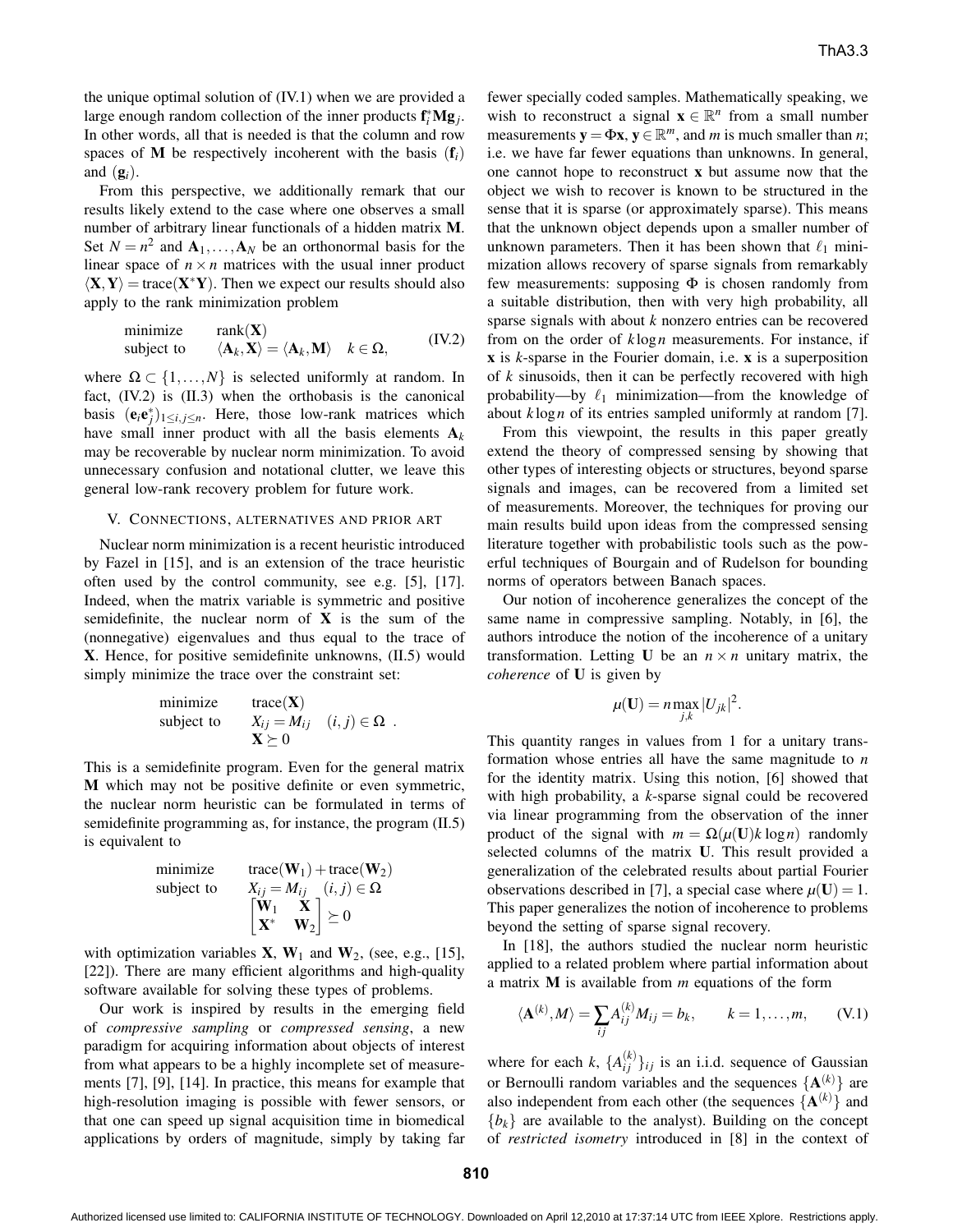sparse signal recovery, [18] establishes the first sufficient conditions for which the nuclear norm heuristic returns the minimum rank element in the constraint set. They prove that the heuristic succeeds with large probability whenever the number *m* of available measurements is greater than a constant times  $2nr \log n$  for  $n \times n$  matrices. Although this is an interesting result, a serious impediment to this approach is that one needs to essentially measure random projections of the unknown data matrix—a situation which unfortunately does not commonly arise in practice. Further, the measurements in (V.1) give some information about *all* the entries of M whereas in our problem, information about most of the entries is simply not available. In particular, the results and techniques introduced in [18] do not begin to address the matrix completion problem of interest to us in this paper. As a consequence, our methods are completely different; for example, they do not rely on any notions of restricted isometry. Instead, as we discussed above, we prove the existence of a Lagrange multiplier for the optimization (II.5) that certifies the unique optimal solution is precisely the matrix that we wish to recover.

Finally, we would like to briefly discuss the possibility of other recovery algorithms when the sampling happens to be chosen in a very special fashion. For example, suppose that M is generic and that we precisely observe every entry in the first *r* rows and columns of the matrix. Write M in block form as

$$
\mathbf{M} = \left[ \begin{array}{cc} \mathbf{M}_{11} & \mathbf{M}_{12} \\ \mathbf{M}_{21} & \mathbf{M}_{22} \end{array} \right]
$$

with  $M_{11}$  an  $r \times r$  matrix. In the special case that  $M_{11}$ is invertible and  $M$  has rank  $r$ , then it is easy to verify that  $M_{22} = M_{21}M_{11}^{-1}M_{12}$ . One can prove this identity by forming the SVD of M, for example. That is, if M is generic, and the upper  $r \times r$  block is invertible, and we observe *every* entry in the first *r* rows and columns, we can recover M. This result immediately generalizes to the case where one observes precisely *r* rows and *r* columns and the  $r \times r$  matrix at the intersection of the observed rows and columns is invertible. However, this scheme has many practical drawbacks that stand in the way of a generalization to a completion algorithm from a general set of entries. First, if we miss *any* entry in these rows or columns, we cannot recover M, nor can we leverage any information provided by entries of  $M_{22}$ . Second, if the matrix has rank less than  $r$ , and we observe *r* rows and columns, a combinatorial search to find the collection that has an invertible square sub-block is required. Moreover, because of the matrix inversion, the algorithm is rather fragile to noise in the entries.

#### VI. DISCUSSION

#### *A. Improvements*

The results discussed here show that under suitable conditions, one can reconstruct an  $n \times n$  matrix of rank *r* from a small number of its sampled entries provided that this number is on the order of  $n^{1.2}r \log n$ , at least for moderate values of the rank. One would like to know whether better results hold in the sense that exact matrix recovery would be guaranteed with a reduced number of measurements. In particular, recall that an  $n \times n$  matrix of rank *r* depends on  $(2n-r)r$  degrees of freedom; is it true then that it is possible to recover most low-rank matrices from on the order of *nr* up to logarithmic multiplicative factors—randomly selected entries? Can the sample size be merely proportional to the true complexity of the low-rank object we wish to recover?

In this direction, we would like to emphasize that there is nothing in our approach that apparently prevents us from getting stronger results. Our proof architecture requires bounding an infinite matrix series in the operator norm. We develop a bound on the spectral norm of each of the first four terms of this series and a general argument to bound the remainder of the series in [10]. Presumably, one could bound higher order terms by the same techniques. Getting an appropriate bound on the fifth term would lower the exponent of *n* from 6/5 to 7/6. The appropriate bound on the sixth term would further lower the exponent to 8/7, and so on. To obtain an optimal result, one would need to reach bound  $O(log n)$  terms. We refer the interested reader to [10] for an discussion of how such an extension might be achieved.

## *B. Further directions*

It would be of interest to extend our results to the case where the unknown matrix is approximately low-rank. Suppose we write the SVD of a matrix M as

$$
\mathbf{M}=\sum_{1\leq k\leq n}\sigma_k\mathbf{u}_k\mathbf{v}_k^*,
$$

where  $\sigma_1 \geq \sigma_2 \geq \ldots \geq \sigma_n \geq 0$  and assume for simplicity that none of the  $\sigma_k$ 's vanish. In general, it is impossible to complete such a matrix exactly from a partial subset of its entries. However, one might hope to be able to recover a good approximation if, for example, most of the singular values are small or negligible. For instance, consider the truncated SVD of the matrix M,

$$
\mathbf{M}_r = \sum_{1\leq k\leq r} \sigma_k \mathbf{u}_k \mathbf{v}_k^*,
$$

where the sum extends over the *r* largest singular values and let  $M_{+}$  be the solution to (II.5). Then one would not expect to have  $M_{\star} = M$  but it would be of great interest to determine whether the size of  $M_{\star}$  − M is comparable to that of  $M - M_r$ provided that the number of sampled entries is sufficiently large. For example, one would like to know whether it is reasonable to expect that  $||\mathbf{M}_{\star} - \mathbf{M}||_{*}$  is on the same order as  $||\mathbf{M}-\mathbf{M}_r||_*$  (one could ask for a similar comparison with a different norm). If the answer is positive, then this would say that approximately low-rank matrices can be accurately recovered from a small set of sampled entries.

Another important direction is to determine whether the reconstruction is robust to noise as in some applications, one would presumably observe

$$
Y_{ij}=M_{ij}+z_{ij},\quad (i,j)\in\Omega,
$$

where *z* is a deterministic or stochastic perturbation. In this setup, one would perhaps want to minimize the nuclear norm